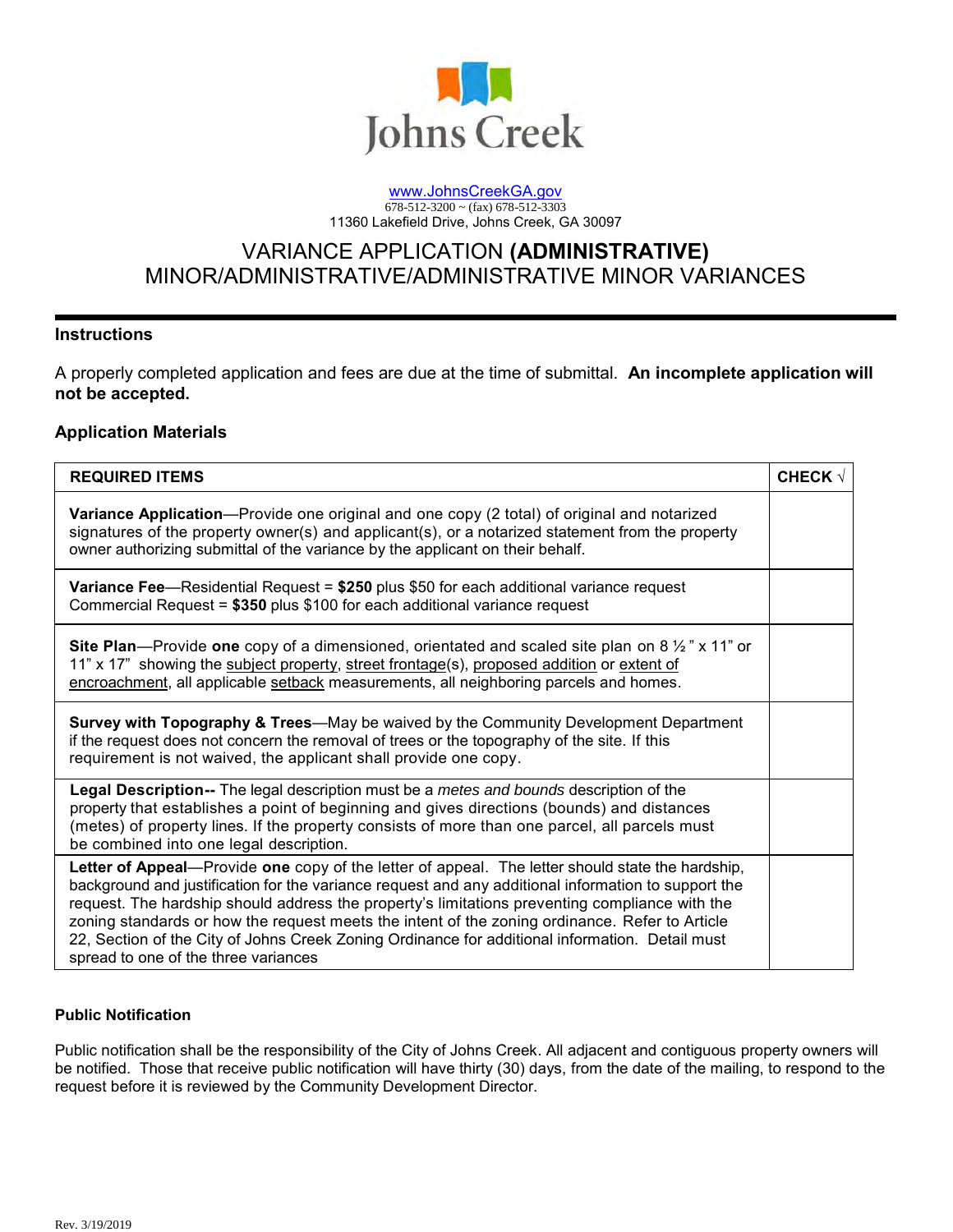# **Minor, Administrative, and Administrative Minor Variances (No Public Hearing is required)**

Please check the correct box for the variance you are requesting.

| <b>Administrative Variance:</b> 1. A provision contained in the Development Regulations, as            |
|--------------------------------------------------------------------------------------------------------|
| applied to a specific situation, is not in the best interest of the public health, safety and welfare. |
| 2. Request for the alteration of the 10 foot improvement setback required along all buffers. 3.        |
| Request up to a 10% reduction in the number of required parking spaces                                 |
|                                                                                                        |

- 2) **Administrative Minor Variance.** Relief of 1 foot or less from the required building setback.
- $\Box$ 3) **Minor Variance:** Relief from the minimum yard requirements not to exceed 10% of the required setback (e.g. 35-foot front yard = 3.5 foot variance).

# **Description of Variance Request**

Please provide details of the requested variance.

# **Legal Description of Property**

|                                                                     | Unit/Phase:                                                                                                          | <u> The Communication of the Communication of the Communication of the Communication of the Communication of the Co</u> |  |
|---------------------------------------------------------------------|----------------------------------------------------------------------------------------------------------------------|-------------------------------------------------------------------------------------------------------------------------|--|
| Land Lot(s): ___________________________________ District:          | <u> Alexandria de la contrada de la contrada de la contrada de la contrada de la contrada de la contrada de la c</u> |                                                                                                                         |  |
|                                                                     |                                                                                                                      |                                                                                                                         |  |
|                                                                     |                                                                                                                      |                                                                                                                         |  |
|                                                                     |                                                                                                                      |                                                                                                                         |  |
| <b>Applicant/Agent Information</b><br><b>APPLICANT INFORMATION:</b> |                                                                                                                      |                                                                                                                         |  |
|                                                                     | Phone: 2000 2000 2010 2020 2020 2020 2021 2022 2021 2021 2022 2021 2022 2022 2022 2022 2022 2022 2023 2021 20        |                                                                                                                         |  |
|                                                                     |                                                                                                                      |                                                                                                                         |  |
|                                                                     |                                                                                                                      |                                                                                                                         |  |
|                                                                     |                                                                                                                      |                                                                                                                         |  |